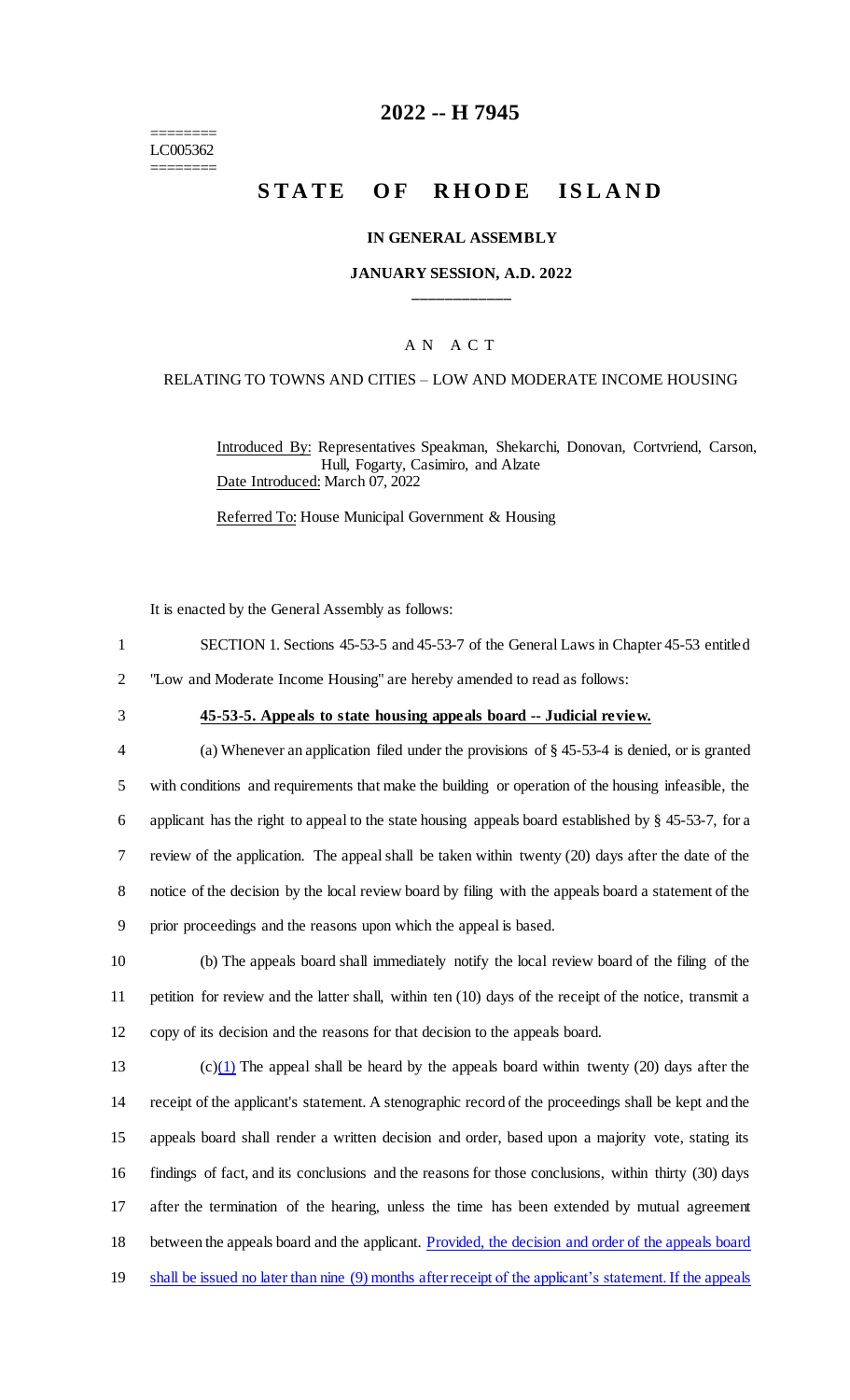board does not issue a decision and order within the nine (9) month period after receipt of the applicant's statement, a judgment shall be entered in favor of the applicant.

 (2) The decision and order may be appealed in the superior court within twenty (20) days of the issuance of the decision. The review shall be conducted by the superior court without a jury. The court shall consider the record of the hearing before the state housing appeals board and, if it appears to the court that additional evidence is necessary for the proper disposition of the matter, it may allow any party to the appeal to present that evidence in open court, which evidence, along with the report, constitutes the record upon which the determination of the court is made.

 (d) The court shall not substitute its judgment for that of the state housing appeals board as to the weight of the evidence on questions of fact, except in the case of a judgment entered in favor of an applicant for failure of the hearing board to issue a decision and order within the nine (9)

 month period after receipt of the applicant's statement, in which case there shall be a rebuttable presumption in favor of the applicant. The court may affirm the decision of the state housing appeals board or remand the case for further proceedings, or may reverse or modify the decision if substantial rights of the appellant have been prejudiced because of findings, inferences, conclusions, or decisions which are:

- (1) In violation of constitutional, statutory, or ordinance provisions;
- (2) In excess of the authority granted to the state housing appeal board by statute or ordinance;
- (3) Made upon unlawful procedure;
- (4) Affected by other error of law;
- (5) Clearly erroneous in view of the reliable, probative, and substantial evidence of the whole record; or
- (6) Arbitrary or capricious or characterized by abuse of discretion or clearly unwarranted exercise of discretion.
- (7) Provided, if a judgment is entered in favor of an applicant because of the failure of the review board to issue a decision within nine (9) months of receipt of the applicant's statement pursuant to subsection (c) of this section, there shall be a rebuttable presumption that the applicant's

position was correct, and the burden shall be upon the opposing party to establish that the

- applicant's application should be denied. Such burden shall need to be met by a preponderance of
- the evidence.
- (e) Any appeal from the superior court to the supreme court pursuant to this section shall be by writ of certiorari.
- **45-53-7. Housing appeals board.**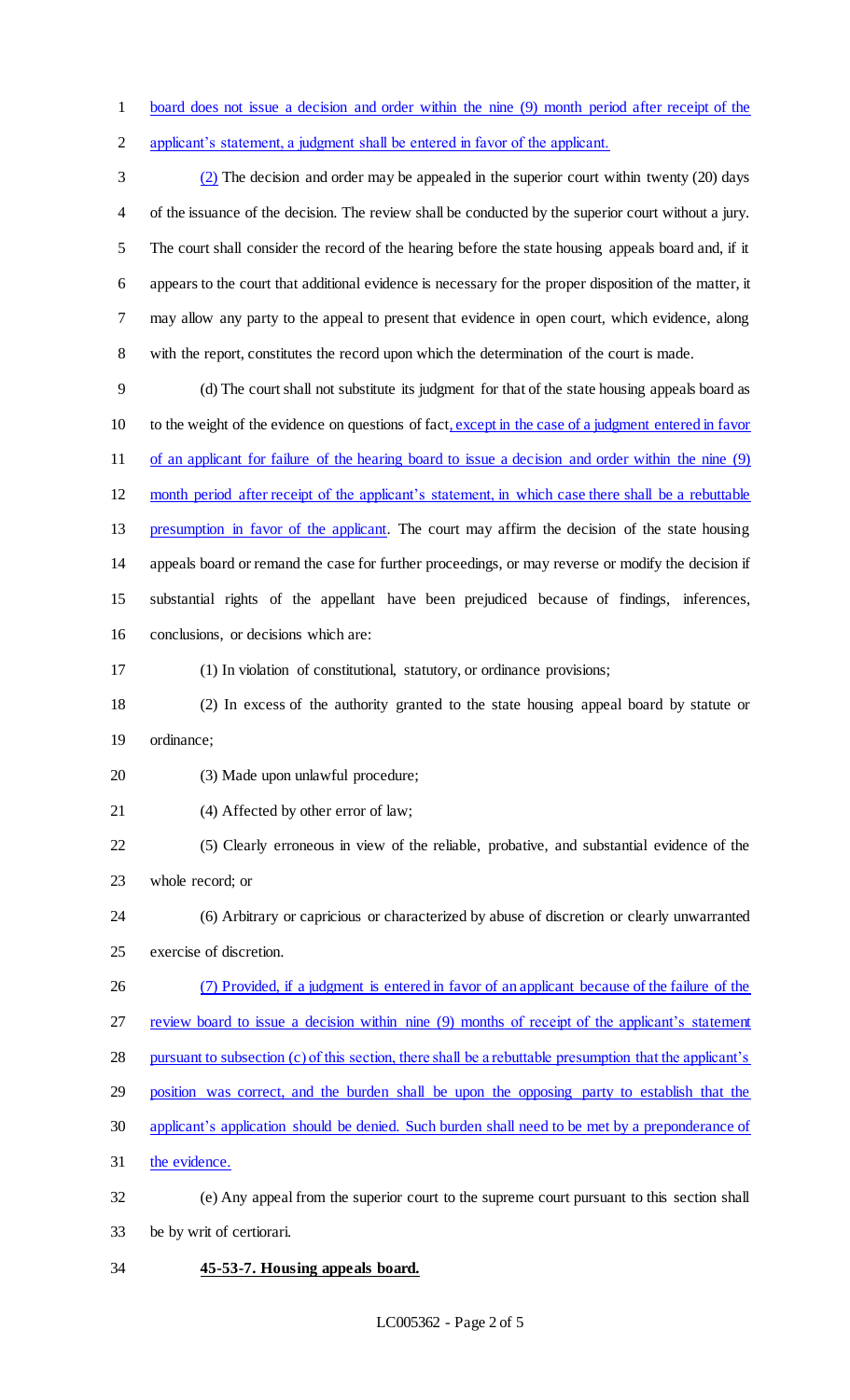(a)(1) There shall be within the state a housing appeals board consisting of nine (9) voting members and three (3) alternates as follows: one voting member to be appointed by the speaker of 3 the house; one voting member to be appointed by the president of the senate; and seven (7) voting members to be appointed by the governor, who shall include four (4) local officials, who shall not be from the same city or town; two (2) of whom shall be from a city or town with a population of less than twenty-five thousand (25,000); and two (2) of whom shall be from a city or town with a population of twenty-five thousand (25,000) or greater, and shall include one local zoning board member, one local planning board member, one city council member and one town council member, one of the local official members shall be designated by the governor as the alternative local official member who shall be a voting member of the board only in the event that one or more of the other three (3) local officials is unable to serve at a hearing; one affordable housing developer; one affordable housing advocate; one representative of the business community; and 13 one attorney knowledgeable in land use regulation, who should be chairperson of the board. The speaker shall also appoint two (2) additional alternates to the board who may serve in the event any two (2) other voting members are unable to attend. These two (2) alternates shall be chosen from realtors or developers in the state.

 (2) Those members of the board as of July 2, 2004 who were appointed to the board by members of the general assembly shall cease to be members of the board on July 2, 2004, and the governor shall thereupon nominate four (4) new members each of whom shall serve for the balance of the current term of his or her predecessor.

 (3) All other members of the commission as of July 2, 2004 shall continue to serve for the duration of their current terms.

 (4) All gubernatorial appointments made under this section after July 2, 2004 shall be subject to the advice and consent of the senate.

 (b) All appointments are for two (2) year terms; except as otherwise provided in subsection (a)(2) of this section, the terms of members appointed after December 31, 2004, shall be for three (3) years. Each member who is duly appointed or continued in office after January 1, 2005, shall hold office for the term for which the member is appointed and until the member's successor shall have been appointed and qualified, or until the member's earlier death, resignation, or removal. A member shall receive no compensation for his or her services, but shall be reimbursed by the state for all reasonable expenses actually and necessarily incurred in the performance of his or her official duties. The board shall hear all petitions for review filed under § 45-53-5, and shall conduct all hearings in accordance with the rules and regulations established by the chair. Rhode Island housing shall provide space, and clerical and other assistance, as the board may require.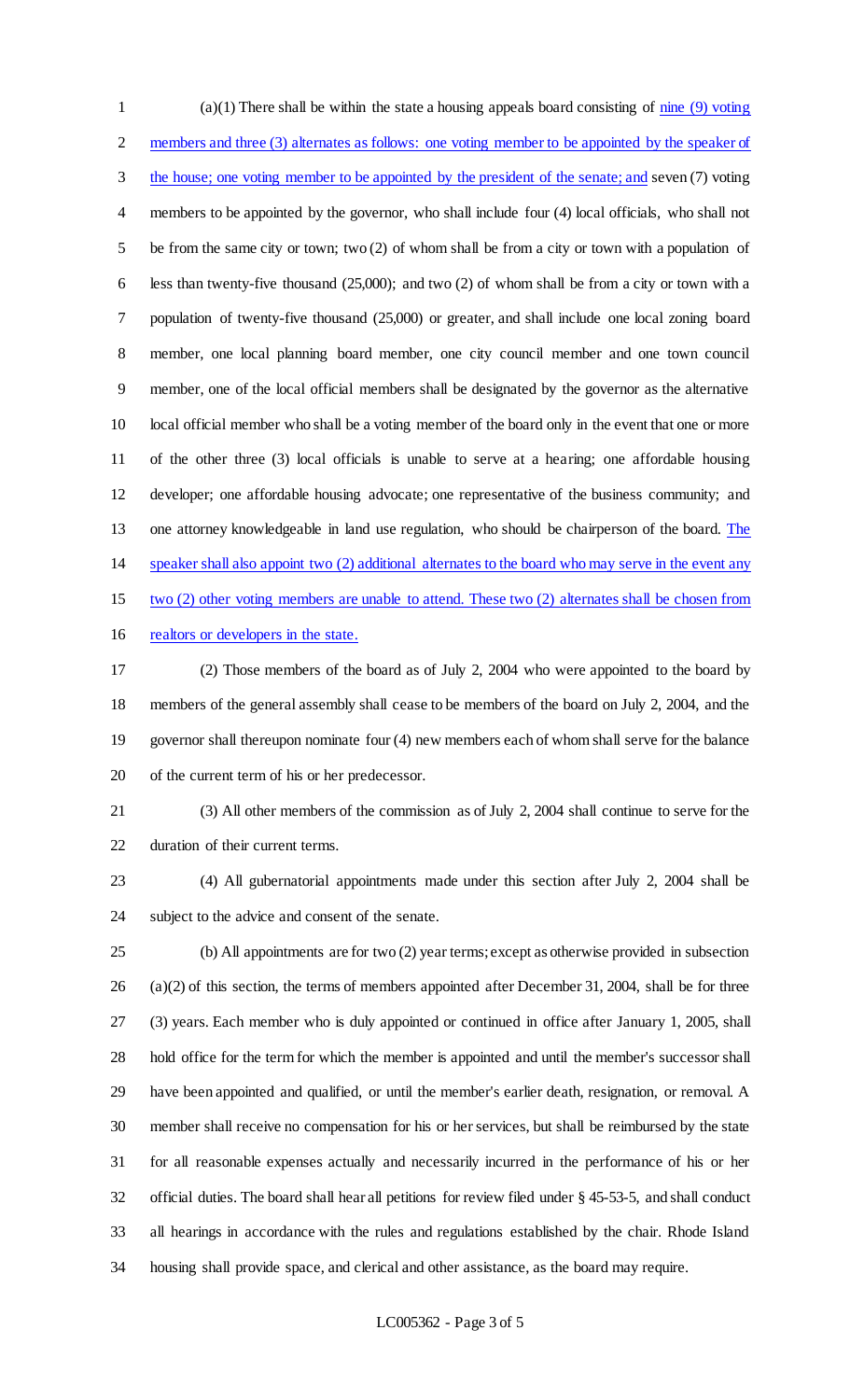SECTION 2. Chapter 45-53 of the General Laws entitled "Low and Moderate Income Housing" is hereby amended by adding thereto the following section: **45-53-10. Semi-annual status reports on appeals.**  (a) The Rhode Island housing corporation established pursuant to chapter 55 of title 42 (the "corporation") shall maintain accurate records and shall prepare, semi-annual status reports("status reports") on all active cases and appeals pending before the state housing appeals board (the "board"). These status reports shall be forwarded to the secretary of commerce for housing, the 8 speaker of the house, and the president of the senate. Each of these reports shall also be made available on the corporation's website for a period of at least three (3) years, and shall also be deemed to be a public record. These status reports shall be due on or before April 1 and October 1 of each year, commencing in the calendar year 2023. (b) The reports required by this section shall contain the following information for the six (6) month calendar period covered by the report: (1) The total number of cases and appeals pending before the board; (2) The number of cases and appeals for which a decision has been rendered, have been settled by agreement, or have otherwise been disposed of; (3) The number of cases and appealed from a decision has been rendered and which have been appealed; and (4) The length of time cases and appeals have been before the board, aggregated by: 20 (i) Cases and appeals before the board for less than six (6) months; (ii) Cases and appeals before the board for between six (6) and nine (9) months; and 22 (iii) Cases and appeals before the board for more than nine (9) months. SECTION 3. This act shall take effect upon passage.

#### ======== LC005362 ========